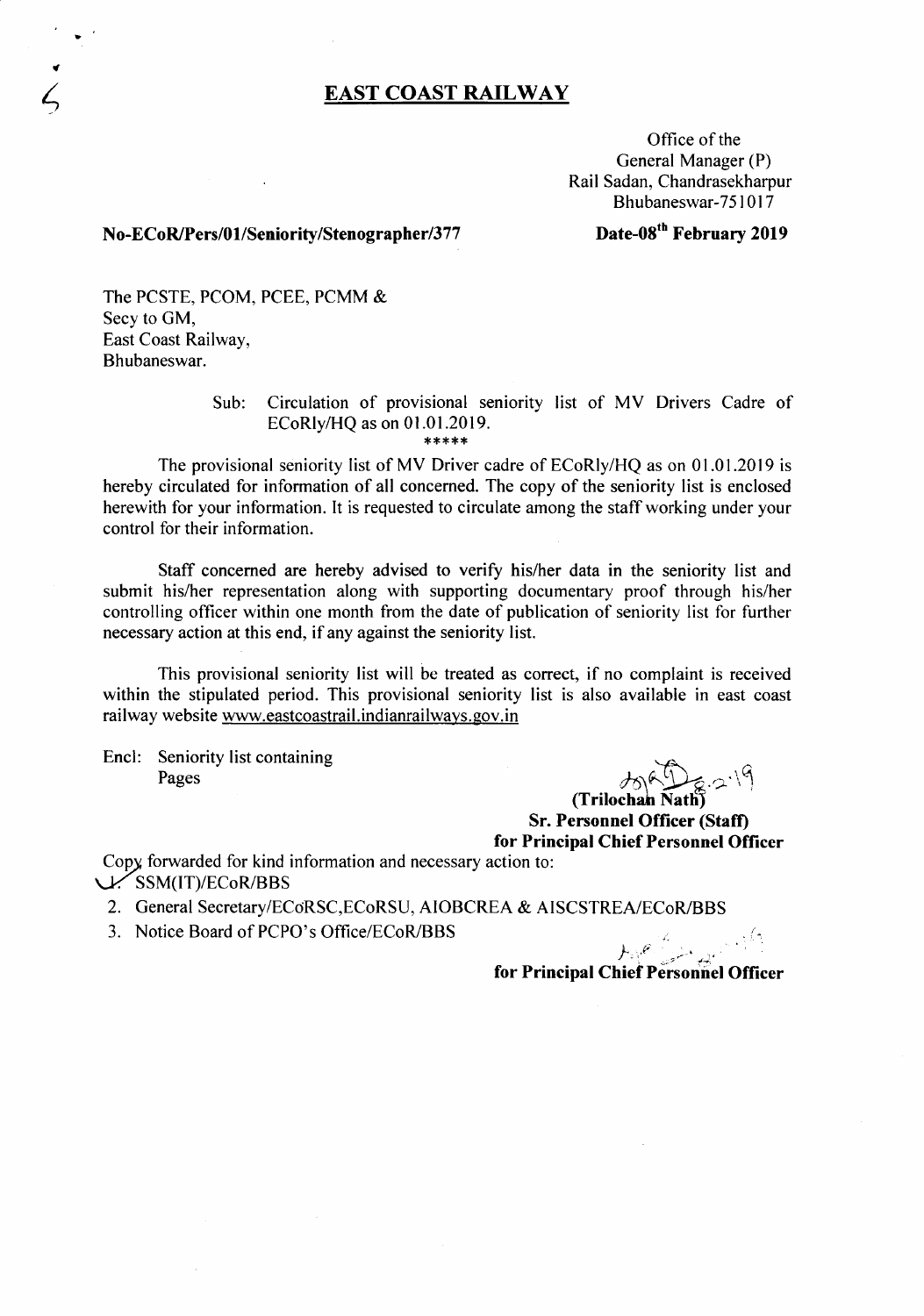### PROVISIONAL SENIORITY LIST OF M. V. DRIVERS IN ECoRly/HQ/BBS AS ON 01.01.2019

# Categorv- Sr.Tech (MV Driver)

## PB-2 (Scale Rs.9300-34800) with Grade Pay Rs.4200/- (Level-06)

Sanction=03 On-RolI=03 Vacancy=NiI

|                             |                       | <b>DPO-03</b> |                             |                            |            | <b>DRO-Nil</b>                                   |                                |                                             |                                                 |                                         |         |  |
|-----------------------------|-----------------------|---------------|-----------------------------|----------------------------|------------|--------------------------------------------------|--------------------------------|---------------------------------------------|-------------------------------------------------|-----------------------------------------|---------|--|
| <b>SI</b><br>N <sub>0</sub> | Name                  | Comm          | Division/<br><b>Station</b> | Edu/Tech<br><b>Qualifi</b> | <b>DoB</b> | <b>Initial</b><br>Appointme<br>nt in<br>Category | Date of Initial<br>Appointment | Date of<br>Promotion<br>to Present<br>Grade | <b>Effective</b><br>date of<br><b>Seniority</b> | <b>DPO</b><br><b>DRQ</b><br><b>LDCE</b> | Remarks |  |
|                             | $\mathsf{R.K.}$ Singh | <b>UR</b>     | HQs/GA                      | Under<br>Matric            | 12.02.66   | TP                                               | 01.12.86                       | 14.04.11                                    | 14.04.11                                        | <b>DPQ</b>                              |         |  |
|                             | 2 $ H.K.$ Paul        | <b>UR</b>     | HQs/GA                      |                            | 15.07.61   | Casual<br>Driver                                 | 01.05.86                       | 31.07.93                                    | 01.11.13                                        | <b>DPO</b>                              |         |  |
|                             | P. Kasinath           | UR            | HQs/COM                     | 07th Class                 | 19.07.61   | Vehicle<br>Helper                                | 25.04.88                       | 07.12.07                                    | 01.11.13                                        | <b>DPQ</b>                              |         |  |

Note: This seniority list is purely provisional. Any representation, regarding the seniority positions may be submitted with proper documentary proof to the undersigned within one month from the date of publication. Dates shown are provisional & subject to verification with Service Records.

 $\zeta$ Dealing Assistant

*~v-r* Ch.OS/Cadre

Sr. Personnel Officer (Staff)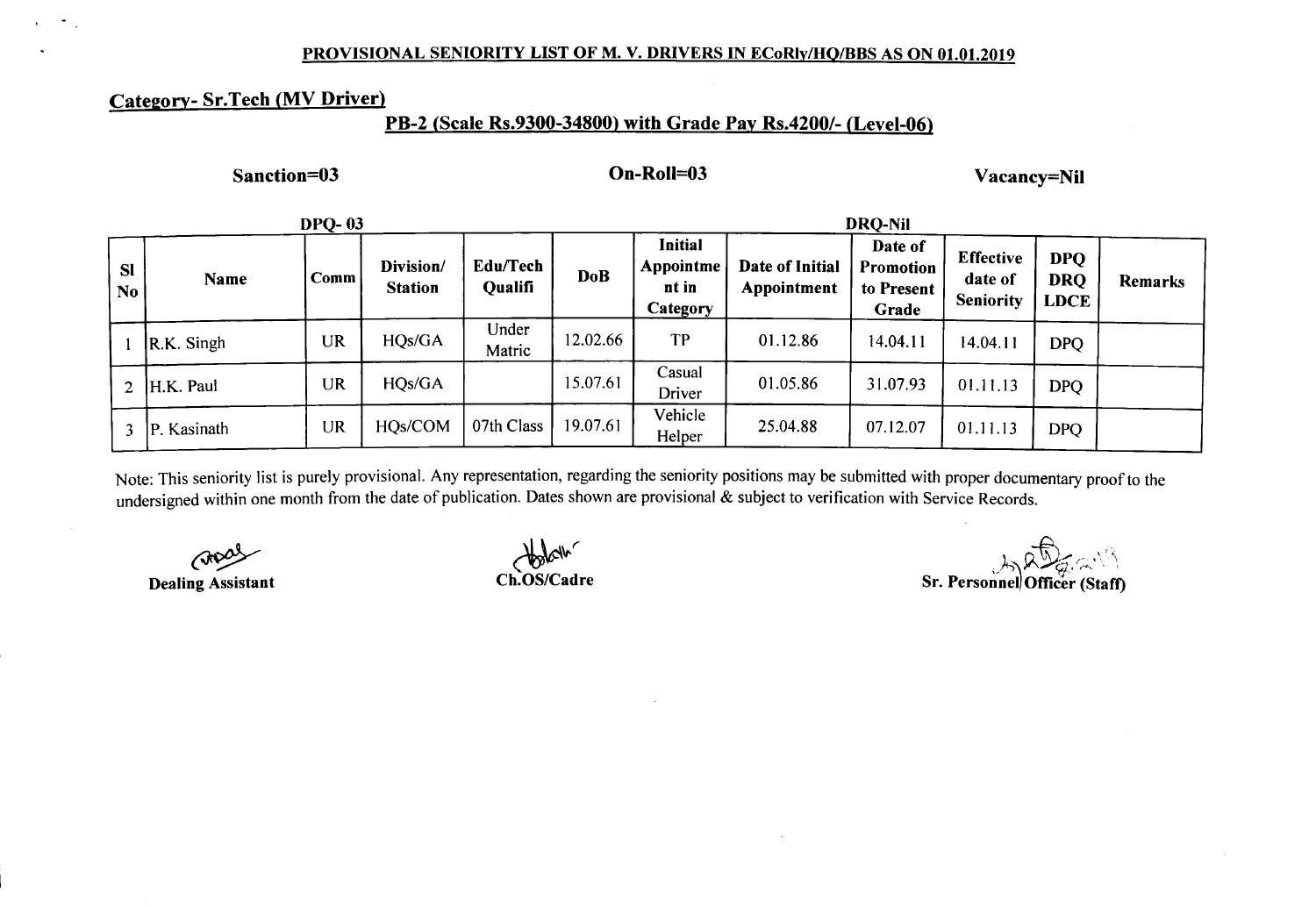### PROVISIONAL SENIORITY LIST OF M. V. DRIVERS IN ECoRly/HQ/BBS AS ON 01.01.2019

# Category-Tech-I (MV Driver)

| PB-1 (Scale Rs.5200-20200) with Grade Pay Rs.2800/- (Level-05) |                     |               |                             |                     |            |                                           |                                |                                             |                                                 |                                         |         |  |  |
|----------------------------------------------------------------|---------------------|---------------|-----------------------------|---------------------|------------|-------------------------------------------|--------------------------------|---------------------------------------------|-------------------------------------------------|-----------------------------------------|---------|--|--|
|                                                                | Sanction=07         |               |                             |                     | On-Roll=05 | Vacancy=02                                |                                |                                             |                                                 |                                         |         |  |  |
|                                                                |                     | <b>DPQ-07</b> |                             |                     |            |                                           |                                |                                             |                                                 |                                         |         |  |  |
| <b>SI</b><br>N <sub>0</sub>                                    | Name                | Comm          | Division/<br><b>Station</b> | Edu/Tech<br>Qualifi | <b>DoB</b> | Initial<br>Appointme<br>nt in<br>Category | Date of Initial<br>Appointment | Date of<br>Promotion<br>to Present<br>Grade | <b>Effective</b><br>date of<br><b>Seniority</b> | <b>DPQ</b><br><b>DRQ</b><br><b>LDCE</b> | Remarks |  |  |
|                                                                | M.V.V. Satyanarayan | <b>UR</b>     | HQs/Elect                   |                     | 12.07.61   |                                           | 11.01.92                       | 01.11.13                                    | 01.11.13                                        | <b>DPQ</b>                              |         |  |  |
| $\overline{2}$                                                 | P.K. Swain          | <b>UR</b>     | HQs/GA                      |                     | 26.07.62   | Ty. Jeep<br>Helper                        | 01.01.92                       | 01.11.13                                    | 01.11.13                                        | <b>DPQ</b>                              |         |  |  |
| 3                                                              | S.N. Behera         | <b>SC</b>     | HQs/GA                      |                     | 15.04.65   | Casual<br>Vehicle<br>Driver               | 09.08.89                       | 01.11.13                                    | 01.11.13                                        | <b>DPQ</b>                              |         |  |  |
| 4                                                              | B.D. Sadangi        | <b>UR</b>     | HQs/S&T                     |                     | 10.07.64   | Casual<br>Vehicle<br>Helper               | 11.02.88                       | 01.11.13                                    | 01.11.13                                        | <b>DPQ</b>                              |         |  |  |
| 5                                                              | B.D. Sahoo          | <b>UR</b>     | HQs/Comml                   |                     | 02.04.59   | Casual<br>Vehicle<br>Helper               | 11.02.88                       | 01.11.13                                    | 01.11.13                                        | <b>DPQ</b>                              |         |  |  |

Note: This seniority list is purely provisional. Any representation, regarding the seniority positions may be submitted with proper documentary proof to the undersigned within one month from the date of publication. Dates shown are provisional & subject to verification with Service Records.

 $\mathcal{C}$ Dealing Assistant

*~~r* Ch.OS/Cadre

 $1.5 \times 1.$ */'''\ 'YQ' ..... -* Sr. Personnel Officer (Staff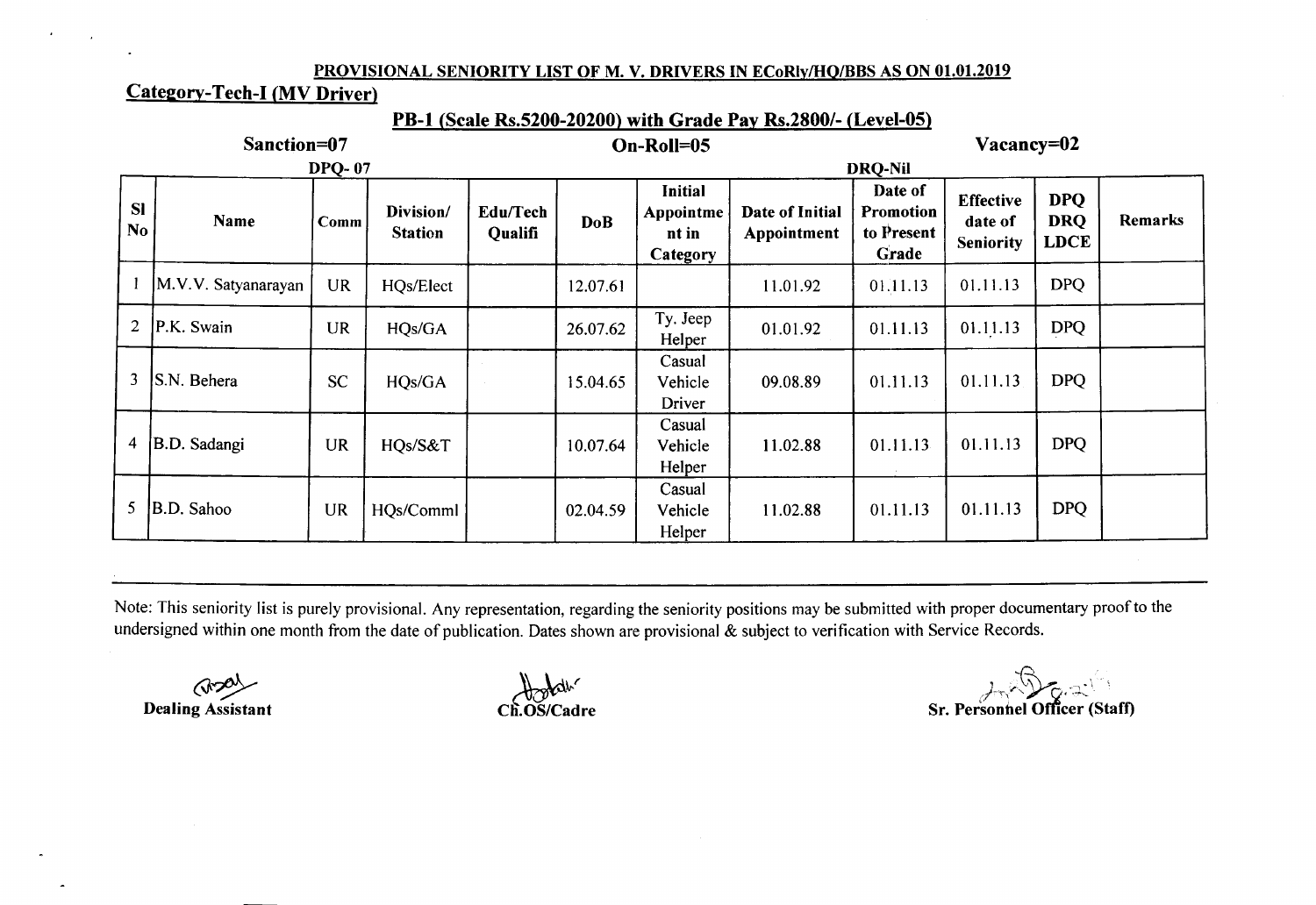### PROVISIONAL SENIORITY LIST OF M. V. DRIVERS IN ECoRly/HQ/BBS AS ON 01.01.2019

# Category- Tech-II (MV Driver)

 $\mathcal{A}_{\mathcal{A}}$ 

## PB-1 (Scale Rs.5200-20200) with Grade Pay Rs.2400/- (Level-04)

| Sanction=02     |                 |               |                             |                     |            | $On-Roll = 02$                                   | Vacancy=00                     |                                               |                                                 |                                         |         |
|-----------------|-----------------|---------------|-----------------------------|---------------------|------------|--------------------------------------------------|--------------------------------|-----------------------------------------------|-------------------------------------------------|-----------------------------------------|---------|
|                 |                 | <b>DPQ-02</b> |                             |                     |            |                                                  |                                | <b>DRO-Nil</b>                                |                                                 |                                         |         |
| SI<br><b>No</b> | <b>Name</b>     | Comm          | Division/<br><b>Station</b> | Edu/Tech<br>Qualifi | <b>DoB</b> | <b>Initial</b><br>Appointme<br>nt in<br>Category | Date of Initial<br>Appointment | Date of<br>Promotion<br>to Present '<br>Grade | <b>Effective</b><br>date of<br><b>Seniority</b> | <b>DPQ</b><br><b>DRQ</b><br><b>LDCE</b> | Remarks |
|                 | P. Vaidyanath   | <b>UR</b>     | HQs/S&T                     |                     | 19.07.61   | Casual<br>Vehicle<br>Driver                      | 25.04.88                       |                                               | 04.08.2015                                      |                                         |         |
| $\overline{2}$  | S.K. Charterjee | <b>UR</b>     | HQs/GA                      |                     | 18.08.61   | Casual<br>Vehicle<br>Helper                      | 25.04.88                       |                                               | 04.08.2015                                      |                                         |         |

Note: This seniority list is purely provisional. Any representation, regarding the seniority positions may be submitted with proper documentary proof to the undersigned within one month from the date of publication. Dates shown are provisional & subject to verification with Service Records.

 $\bullet$ 

*<u>RD</u>* Dealing Assistant

 $H$ ldell Ch.OS/Cad

 $\sum_{i=1}^n$ Sr. Personneľ Officer`